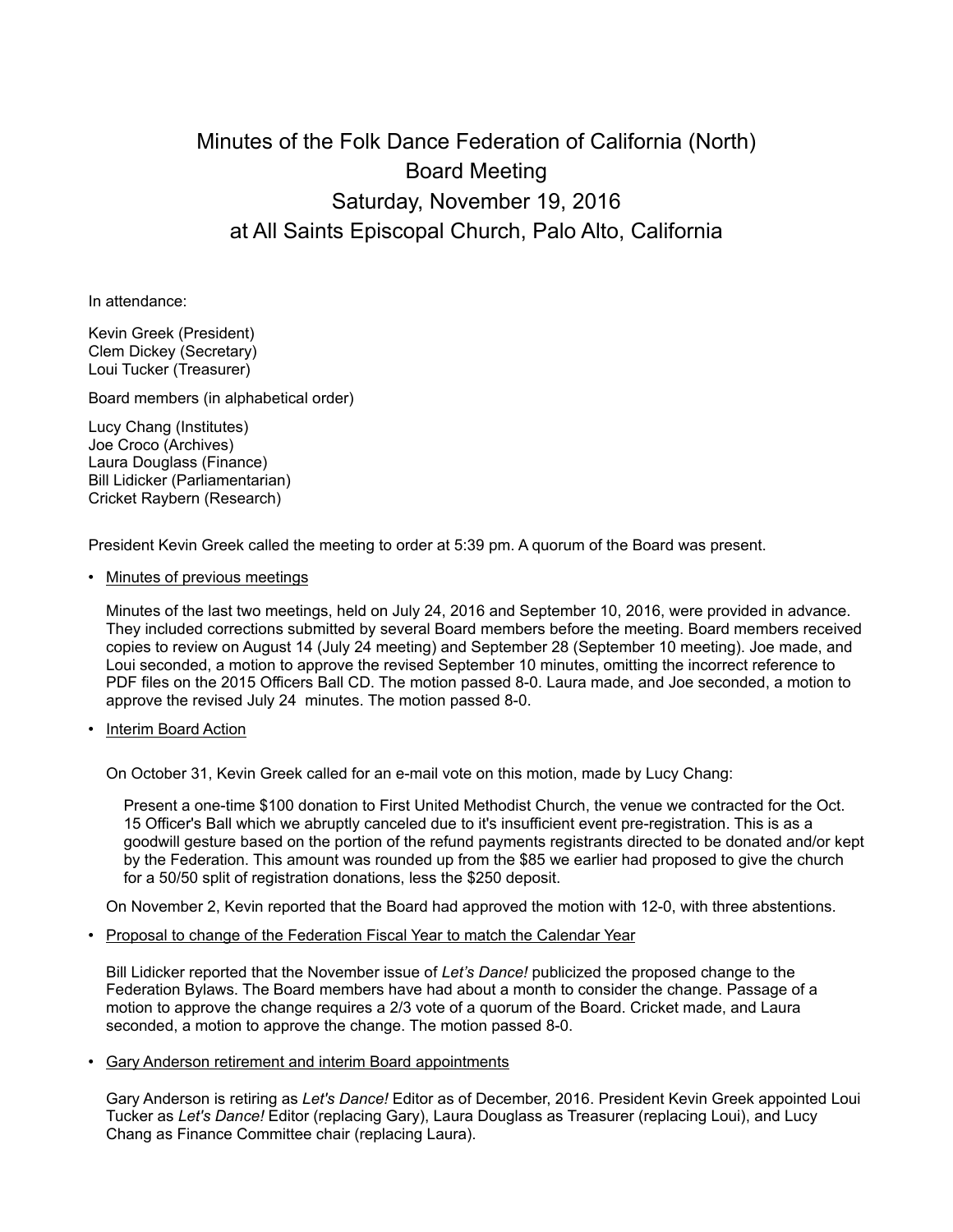Loui made, and Clem seconded, a motion to confirm the appointment of Laura Douglass as Treasurer for the Federation beginning December 15, 2016. The motion passed 8-0.

Laura made, and Joe seconded, a motion to confirm the appointment of Loui Tucker as Editor of *Let's Dance!* and Lucy Chang as Finance Committee chair. The motion passed 8-0.

#### • *Let's Dance!* printing costs

Loui submitted a written report on the costs of printing *Let's Dance!* Gary Anderson has been printing *Let's Dance!* himself for under \$2.00 per copy. Loui obtained commercial rate quotes for printing 450 copies of the current format (24 pages, full color) ranging from \$2.83 a copy (Print Papa in Santa Clara) to \$15.11 per copy (FedEx-Kinko's).

In any case, cost per equivalent copy will increase. We can reduce costs by printing fewer pages, using less color (cover only, or all black-and-white), or printing fewer issues (9 per year, rather than 10). We might increase revenue by soliciting sponsors, raising advertising rates, or raising dues.

Loui recommended reducing the page count from 24 to 20 by removing the "Where to dance" section, which contains listing available on our www.folkdance.com web site.

Cricket suggested that we might be able to have *Let's Dance!* printed by a school. Cricket also noted that her son-in-law might be able to do the printing in the future. But the January issue, at least, will have to be handled by a local commercial printer.

## • FY 2017 budget

Laura presented three possible 2017 budgets, with different *Let's Dance!* Printing options and their costs: 10 issues, 24 pages, full color; 10 issues, 20 pages black and white with color cover; and nine issues, 20 pages, black and white.

Loui proposed setting the *Let's Dance!* production cost at \$11,000, based on the Print Papa quote for 10 issues per year, 20 pages, full color. Laura agreed to use that option in the next proposed 2017 budget.

Some change to other budget lines were suggested:

- PayPal fees will likely be about \$30, not \$100.
- Fundraising will make some money, perhaps \$280 gross, less \$30 sales tax.
- Twin Pines in Belmont (Heritage Festival) is an expensive Institute site, perhaps \$100 per hour, but we plan to save some money by holding the January Board meeting off-site. Lucy had proposed to the Institute Committee members that the entrance fee for the Institute afternoon workshop with Roberto Bagnoli be set at \$18 because the hall rent has been increasing rapidly, but she was out-voted by the Institute Committee members. The majority voted to retain the current \$15 fee.

Loui proposed that we hold an e-mail vote on the budget in December, after Lucy has taken over the Finance Committee duties. The Board informally agreed to that proposal.

## • Federation folk dancing advertising proposal and quotes

Loui submitted an advertising report containing two mock-up ads promoting folk dancing, and rate quotes for ads. The mock-ups where prepared by, and the rates quoted by, the Bay Area News Group. Loui noted that we might run ads in January, timed to align with New Year's resolutions. Loui made, and Laura seconded, a motion to try the \$1795 "Special Promo" rate (2 columns wide, 3 inches tall, full color plus 50,000 digital banner ads) to run in the Local sections of the San Jose Mercury News and the East Bay Times the first two weekends of January: Friday/Saturday/Sunday the first week and Thursday/Friday/Saturday/Sunday the second week, The motion carried 8-0.

Loui will track phone calls, or emails, depending on the contact specified in the ad. Joe suggested that we ask if the web address in the ad can be a hyperlink; Loui agreed to ask. Joe noted that we should add "no partner necessary" to the ad copy.